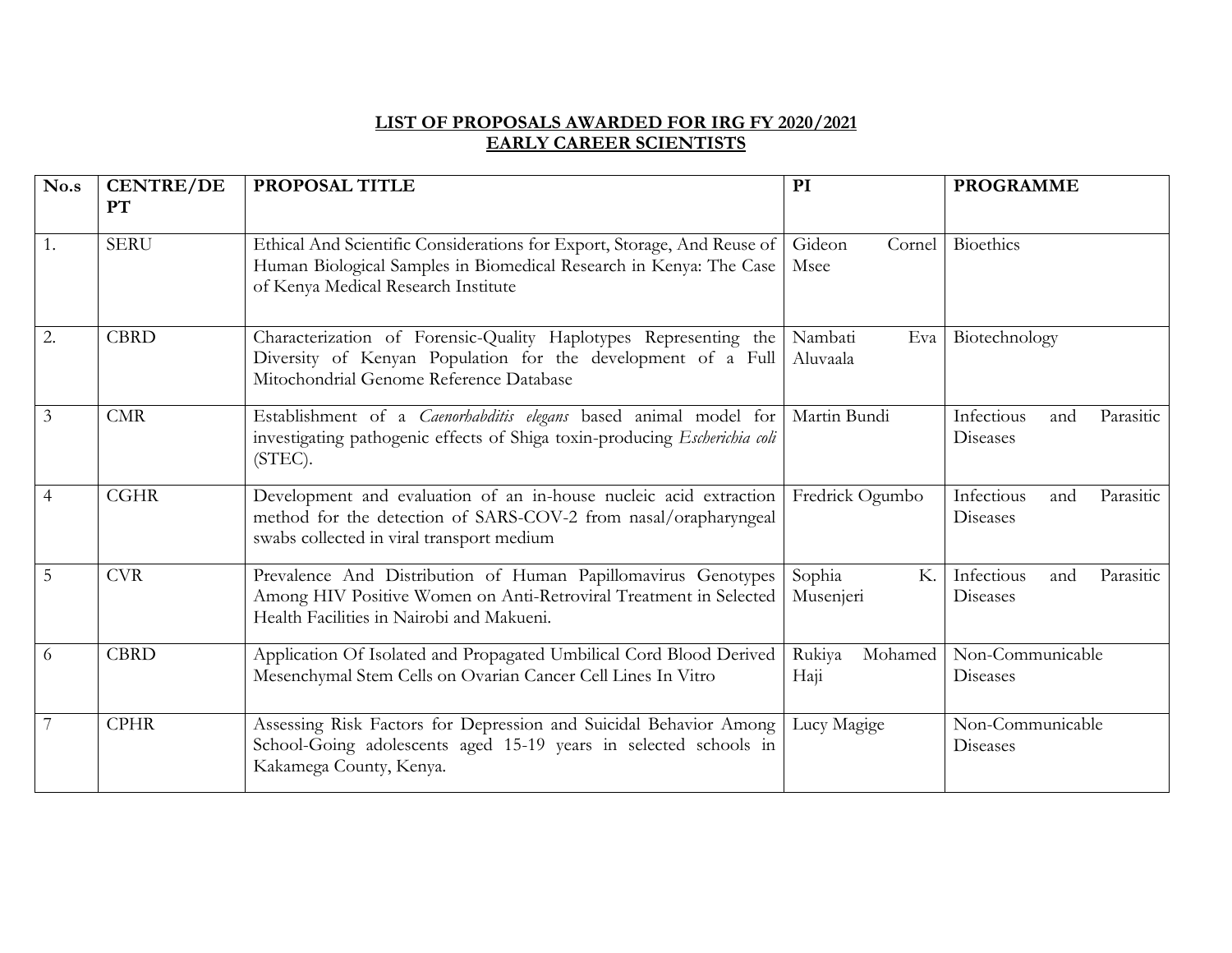| $\,8\,$ | <b>SERU</b>         | Assessing the Impact of the Covid-19 Pandemic on Research Processes<br>and On Research Teams                                                                                            | Kisienya Odhiambo<br>Cyprian  | Bioethics                                         |  |
|---------|---------------------|-----------------------------------------------------------------------------------------------------------------------------------------------------------------------------------------|-------------------------------|---------------------------------------------------|--|
| 9       | CMR                 | Characterization of selected multi drug resistant Enterobacteriaceae<br>strains isolated from food handlers in selected counties in Kenya                                               | Kariuki<br>Peter<br>Mbogo     | Infectious<br>Parasitic<br>and<br>Diseases        |  |
| 10      | <b>CVR</b>          | Genomic Investigation of a Dengue Virus 3 Outbreak that Occurred in<br>Coastal Kenya in 2019                                                                                            | Sheila<br>Kageha<br>Nadida    | Infectious<br>Parasitic<br>and<br><b>Diseases</b> |  |
| 11      | <b>ESACIPAC</b>     | Assessing Socio-Behavioral Factors Influencing Scabies Infestation in<br>Children Under Five Years of Age in Kwale County, Kenya                                                        | Wanjiru<br>Macharia<br>Mariam | Infectious<br>Parasitic<br>and<br>Diseases        |  |
| 12      | CMR                 | Carbapenem-Resistant Enterobacteriaceae in Nairobi River, Waste water<br>treatment Plant and Slaughterhouse Discharge in Nairobi County, Kenya                                          | Rael Too                      | Infectious<br>Parasitic<br>and<br>Diseases        |  |
| 13      | <b>CSDC</b> Mandera | Molecular Surveillance and Characterization of Middle East Respiratory<br>Syndrome (Mers-Cov) Strains Circulating in Pastoral Communities in<br>Mandera County, Northern Kenya          | Guyo Sora                     | Infectious<br>and<br>Parasitic<br>Diseases        |  |
| 14      | CMR                 | Development Of PCR Primers for Simultaneous Multiple Detection of<br>Selected Febrile Illnesses in Kenya.                                                                               | Joanne Jepkemei               | Biotechnology                                     |  |
| 15      | CMR                 | Antimicrobial resistance and carriage of Methicillin Staphylococcus<br>aureus isolated from dairy farmers in selected counties in Kenya                                                 | Susan Mutile Kavai            | Infectious<br>Parasitic<br>and<br><b>Diseases</b> |  |
| 16      | <b>CPHR</b>         | Assessment Of Nutritional Content, Pesticides Residues and Microbial<br>Contamination of Khat Obtained from Farms in Meru County<br>Nyambene Sub-County and Retailer in Nairobi County. | Stephen Onteri                | Natural Products Research<br>and Drug Development |  |
| 17      | <b>CTMDR</b>        | Discovery Of Anticancer Lead of Compound(S) From Selected<br>Medicinal Plants from Mbeere - Embu County and Determination of<br>Their Molecular Target(S) and Mechanism(S) of Action.   | Sospeter<br>Ngoci<br>Njeru    | Non-Communicable<br>Diseases                      |  |